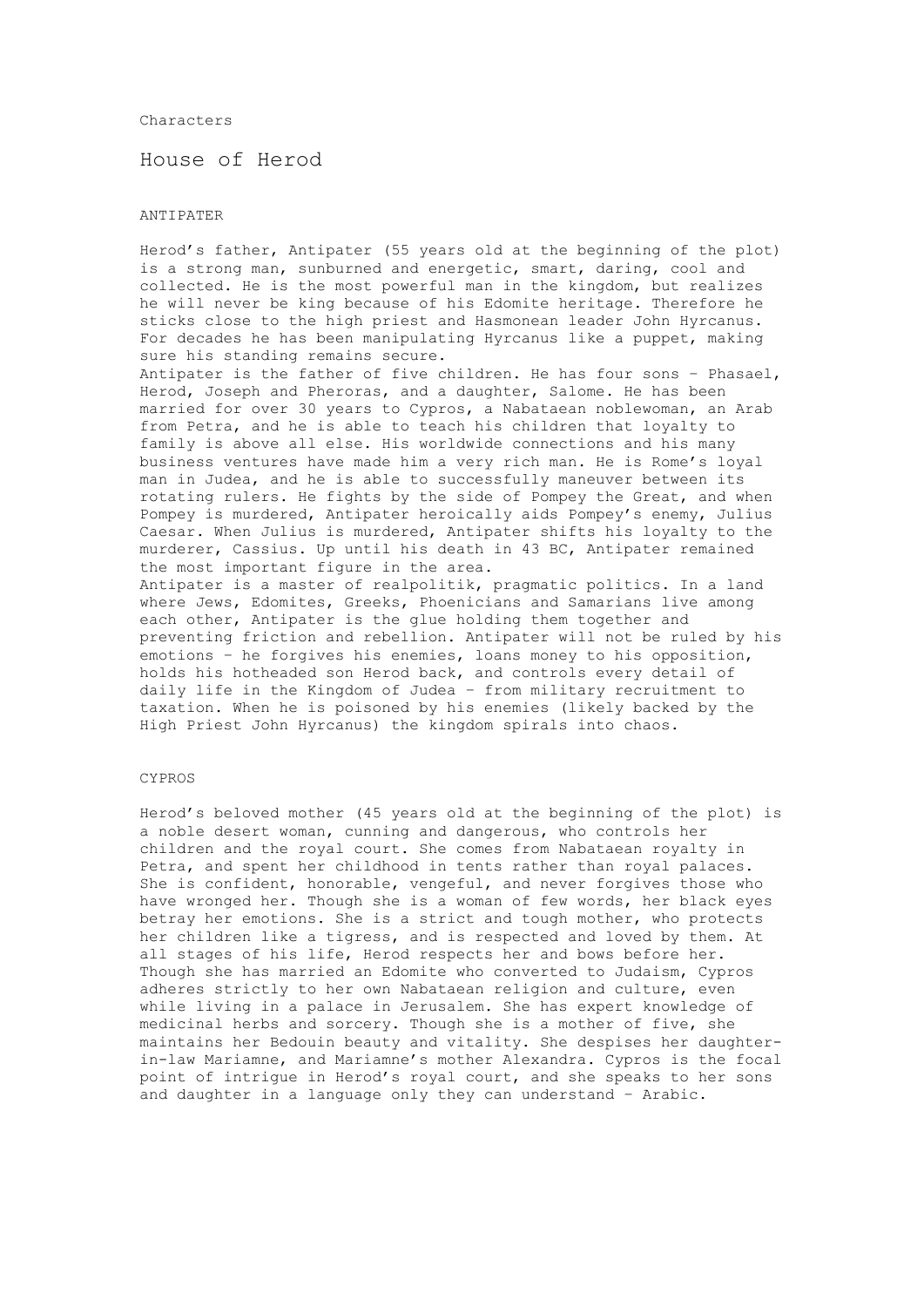#### PHASAEL

Herod's older brother, five years his senior. Phasael (30 years old at the beginning of the plot) is the exact opposite of Herod – he is a smart and moderate man like his father, but naïve and trusting. He is Cypros's favorite son. He becomes a father at the age of thirty, when he is appointed governor of Jerusalem. He has one wife and one son – Phasael the Second. Phasael is very successful as the governor of Jerusalem, he has great organizational skills and prefers compromises and negotiations over violent conflicts – though he is a talented military commander as well. When the Parthians invade and assault Jerusalem, Phasael leaves to negotiate peace with their leaders in the north. When he realizes he's walked into a trap, he kills himself by bashing his head against a rock – to spare his brother Herod from having to surrender in return for his release.

# JOSEPH II

Herod's younger brother by two years (23 years old at the beginning of the plot). Joseph is impulsive and adventurous, always trying to please and be liked. Joseph envies Herod and tries to be more like him. He is easily insulted, and feels rejected. He is killed in battle, decapitated by Antigonus in the year 38 BC – after defying a direct order from Herod. He fathered a son who married Olympias, Herod's daughter, as well as

a daughter who later married Herod himself.

# PHERORAS

Herod's younger brother by eight years (17 years old at the beginning of the plot). Pheroras is talented but weak of character and easily influenced by others. He's a drunkard and a romantic. Herod trusts him and bestows respect, property and responsibility upon him. Pheroras marries the sister of Mariamne the Hasmonean, and is widowed shortly thereafter. He falls in love with his wife's Jewish servant, and insists on marrying her, though Herod offers him his daughter, and is furious when Pheroras rejects her. In spite of his high standing in the royal court, he is tempted to secretly cooperate with Antipater the Second, Herod's eldest son, and finds himself involved in schemes and plots to assassinate the sons of Mariamne, and later in a plot to poison Herod himself. Pheroras is trapped in a web of women – his wife, his mother-in-law, his sister-in-law, and Doris, the mother of Antipater the Second. Herod visits Pheroras on his sickbed and strangles him with his own two hands in the year 7 BC.

### HANNAH, WIFE OF PHERORAS

Hanna is Pheroras's first wife's servant, and his lover following his wife's death. Hannah, a young Jewish woman, controls her lover completely. Though his brother Herod, the women of the royal court and the ministers of the kingdom are all working against her and her influence on Pheroras, she does not relent. Pheroras gives up on marrying one of Herod's younger daughters, and marries Hannah instead, who gives him a son and a daughter. Hannah is a descendant of the House of David, and the Jewish Elders prophesize that her son will rule the land after Herod. In return she pays a heavy price. She brings her mother and sister into the women's household and together they conspire with Doris, the mother of Antipater the Second, against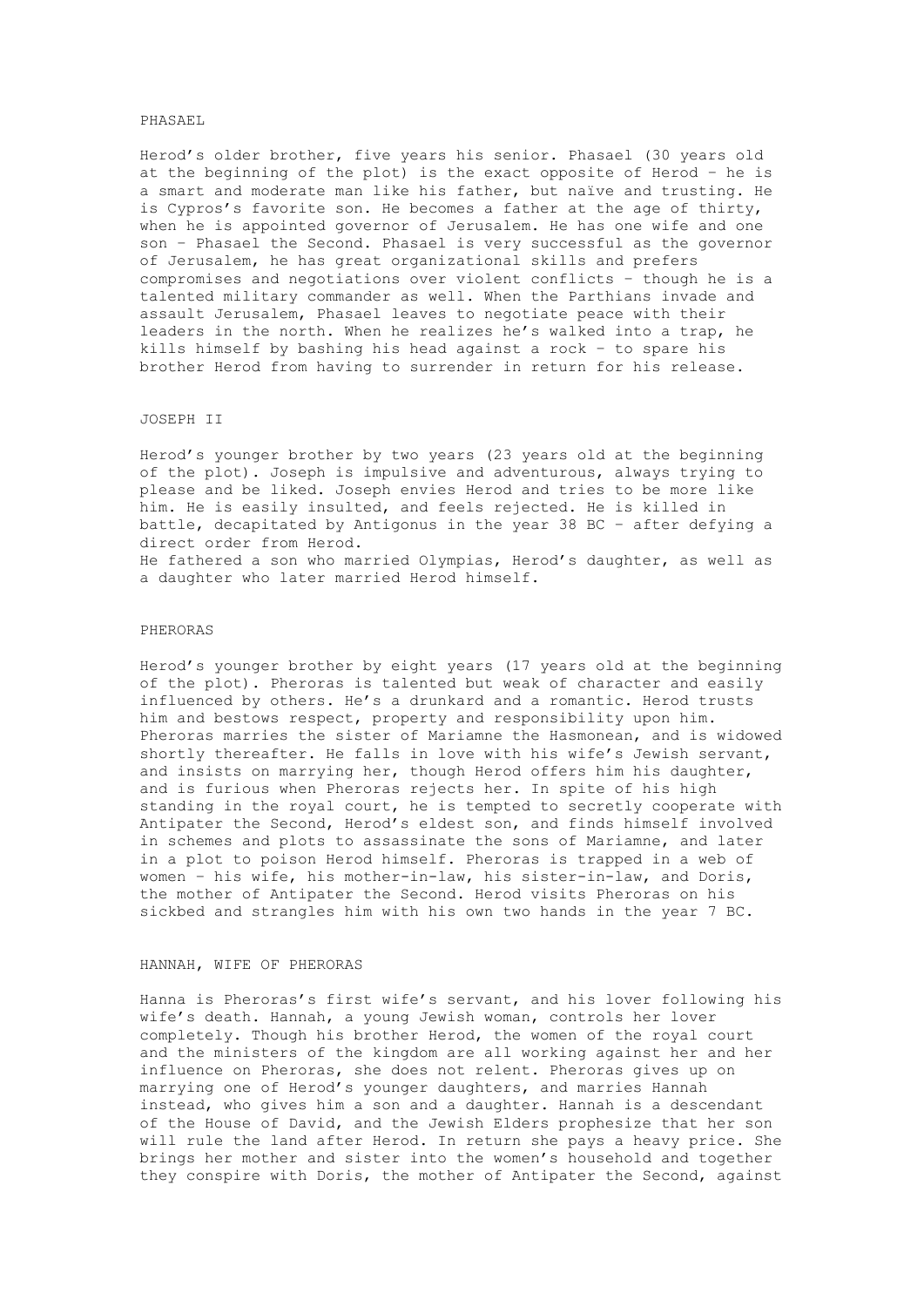Salome and Cypros. At one stage she has an affair with the royal court's foremost troublemaker, Antipater the Second, son of Herod, and together they plot to get rid of her husband, Pheroras, and then of Herod himself, using a highly lethal poison they obtain from Egypt. When Herod discovers her plots, following the death of his brother, she tries to commit suicide by jumping off the roof, fails and then turns in her partners-in-crime and brings about their death in return for a pardon from the king.

### SALOME (SHLOMIT)

Herod's beloved and usually-loyal sister. She is 15 years younger than Herod (11 years old at the beginning of the plot) and the only one who survives Herod's reign from beginning to end – wisely overruling his final order.

Salome married three husbands – her uncle Joseph, Costobarus governor of Idumea, and Alexa, Herod's good friend. All three men were much older than her. She gets rid of her first two husbands by revealing their secrets to her brother Herod and bringing about their executions. Salome is a master schemer, uninhibited by moral considerations, and impossible to trick. She has Herod's ear, she protects him and exposes plots hatched against him – some of which are real, others maliciously fabricated by her. Her best friend is Livia, wife of Augustus Caesar, the most powerful woman in the world. Her hatred for Mariamne, Herod's wife, knows no limits – Mariamne despises Salome and her inferior Edomite heritage, and Salome, in response, frames Mariamne and her two sons for crimes that bring about their executions. Salome wants to be queen – if not the queen of Judea, then the queen of Idumea, and if not Idumea, then Nabataea. And if not her, at least her daughter, or her son. Salome is a passionate woman. At the age of forty five she meets a Nabataean nobleman, a conman named Silas who is much younger than her, and she sleeps with him during a dinner at the palace. Later she will fall in love with him and wish to marry him, but Herod will prevent this. Another time, she sleeps with her son-in-law, her daughter's husband Aristobulus, Mariamne's son – though he claims this happened in the night, without his knowledge. These incidents undermine her standing in the royal court.

# JOSPEH I

Joseph I (50 years old) is an Edomite, Herod's uncle, and the younger brother of Herod's father, Antipater. He is the governor of Idumea, the southern part of Judea. A loyal and veteran government official, he is married to Salome, Herod's sister, and 35 years her senior. When Herod flees to Rome during the Parthian invasion, Joseph is left in charge of Masada, where the refugees from the royal court in Jerusalem reside. While Masada is besieged and suffering from lack of water, Herod's mother and his sister Salome wage war with Herod's fiancé Mariamne and her mother Alexandra. Joseph tries to maintain his objectivity, and finds himself in trouble with his wife and her mother, Cypros.

When Herod heads out for a fateful meeting with Marc Antony four years later, he appoints Joseph to watch over his wife Mariamne in his absence, and commands him that in case Antony kills Herod – Joseph must kill Mariamne. Joseph reveals his orders to Mariamne, and brings about his own death – his wife falsely claims that he slept with Mariamne, and the jealous Herod has him killed.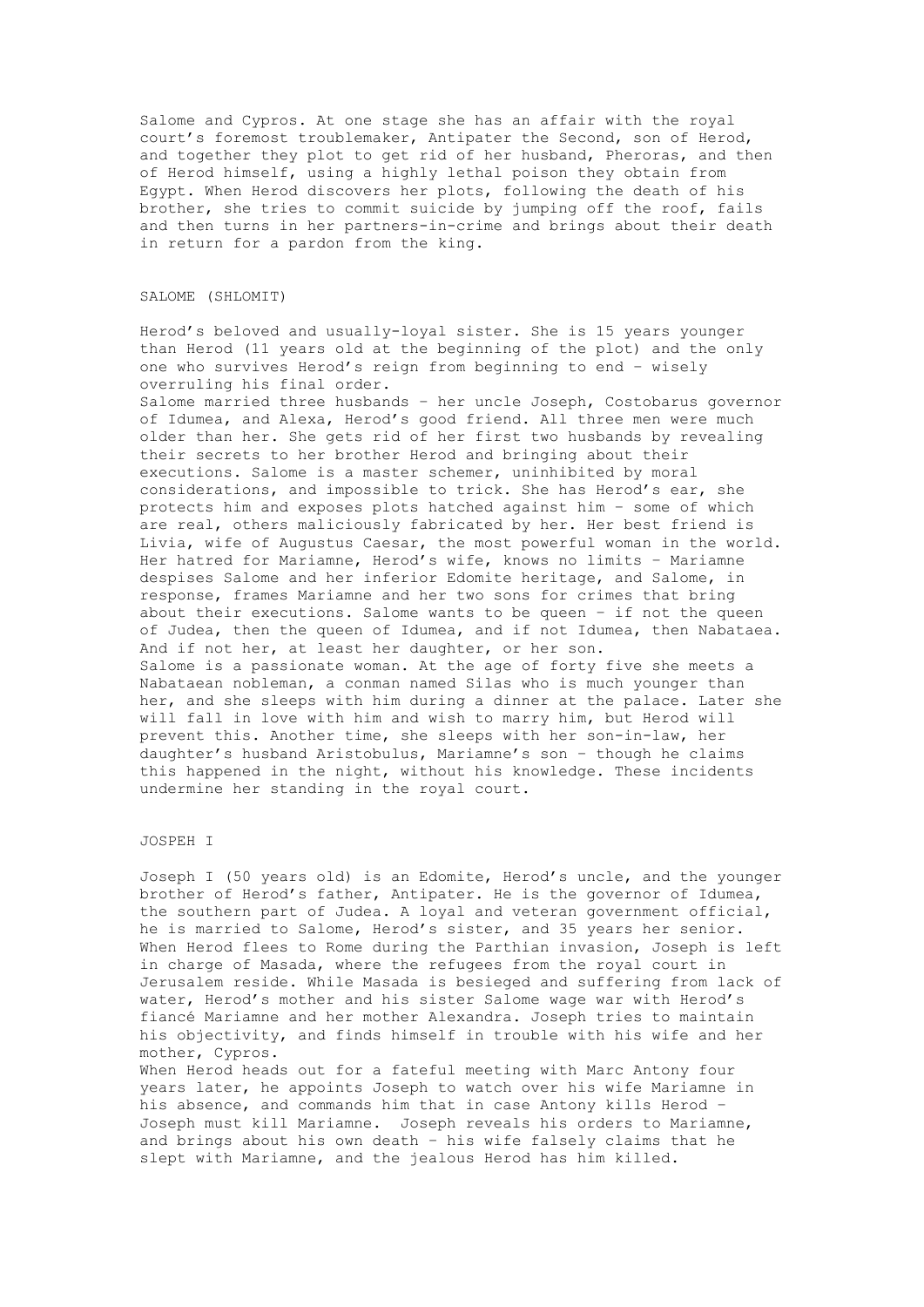COSTOBARUS – 50 years old, a military and administrative man, the governor of Idumea following Joseph. He marries Salome, Herod's sister, after the death of her first husband. Though his family converted to Judaism like the rest of the Edomites, Costobarus conspires with Cleopatra to tear Idumea away from Judea and reconstitute the Edomite religion. He takes part in Herod's wars and in the conquest of Jerusalem, and is put in charge of assassinating the supporters of the Hasmoneans, but he betrays Herod and hides a family of Herod's opponents in his house for years. His wife Salome brings about his death – she falls for another man, and disposes of him by revealing his secrets to her brother Herod. Costobarus is executed.

SILAS (SHULAI) – A Nabataean nobleman. The most powerful man in the Nabataean kingdom. A statesman, a conman and a warrior. The prototype for the present day Saudi prince. The Romans are convinced that he is their man in the area, and fail to realize he is the cause of their failures. Silas is the right hand man of Ovdat, king of the Nabataeans, but he betrays him and overthrows him. He is a charming cheater who is able to seduce the wives of Nabataean noblemen, the wives of the royal court in Jerusalem, and the wives of Roman noblemen. When he wants to marry Salome, Herod's wife, Herod agrees under the condition that the Nabataeans all convert to Judaism. Silas will get his vengeance later on – he is able to destroy the friendship of Augustus Caesar and Herod, and for years he humiliates Herod and Judea. Eventually, Nicolaus of Damascus is able to bring about Silas's execution in Rome.

DORIS – Herod's first wife (15 years old at the beginning of the plot). A strong, beautiful girl born in Jerusalem to Edomite nobility. Though as far as Herod is concerned this is a marriage of necessity, to strengthen his standing among the Edomite community in Judea, Doris loves and admires him. At the age of 16, alone in Jerusalem while her husband is up north, she gives birth to her son, Antipater the Second, Herod's firstborn. Five years later, Doris learns that her husband has gotten engaged to Mariamne the Hasmonean, who is 12-years-old at the time. Five years later, Herod marries Mariamne and Doris is kicked out of the palace without her son. Two years later, when Mariamne gives birth to her first son, the young Antipater is kicked out of the palace and sent to live with his mother in Ashkelon. 23 years later, when she is about 50, Doris returns to the palace as the wife of king Herod and mother of Antipater, heir to the throne. In a short while she gets matters under control and leads the web of scheming meant to put her son on the throne as soon as possible. Conspiring with other factions in the royal court, she is able to bring about the execution of the sons of Mariamne the Hasmonean. 8 years after her return to the royal court, and a year after the death of Mariamne's sons, Doris is banished once again, following a failed attempt at poisoning Herod.

ANTIPATER II – Herod's eldest son (born in 46 BC). Up until the age of 10, Antipater was Herod's only son. He grew up in Jerusalem, and was then forced to flee with his mother to Idumea, fearing the Parthian invasion. When Herod returns to Judea as a king, he marries another woman and banishes Antipater's mother, Doris. When Herod has his first son from Mariamne, he kicks his son Antipater out of the palace and sends him off to join his mother Doris in Idumea. The boy is summoned to Jerusalem only three times a year, for the holidays,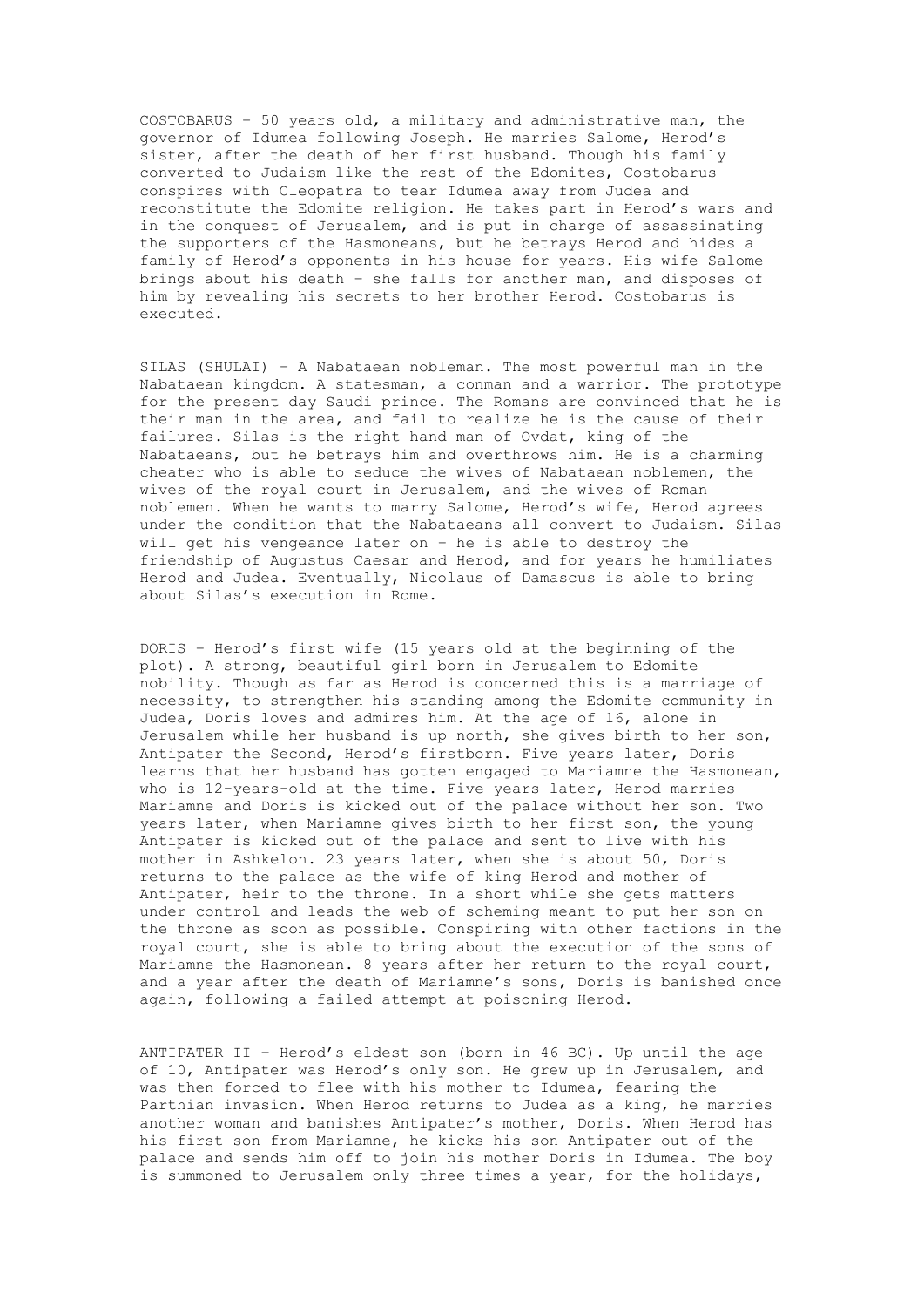and keeps a jealous eye from afar on his father's new children who have taken his place.

Then, at the age of 32, everything changes: Herod's relationship with his sons from Mariamne goes sour, and he brings Antipater back to the palace and declares him the heir to the throne. Antipater conditions his return upon the return of his mother as queen. Antipater is a charming conman, cruel, vindictive and scheming. He is not particularly skilled as a fighter, hunter or athlete. On the contrary - he has a tendency to grow fat, and prefers the company of women, mostly older women. He hates and admires his father, cooperates with him while plotting his death. Like the perfect actor, he gains the trust of his enemies and pretends to want what's best for them, then recruits them in service of his ambitions. Gradually, with the help of his mother, he takes over the royal court and his father Herod, while taking advantage of Herod's dreams and mental instability. Once he's successfully gotten rid of his competition, Mariamne's sons, he is free to take on his next mission – killing his father. Unfortunately for him, his plan is revealed. He is tried and executed a mere 5 days before the death of Herod.

# House of the Hasmoneans

#### JOHN HYRCANUS

The high priest and leader of his people (56 years old at the beginning of the plot), he is the eldest son of King Alexander Jannaeus and Queen Salome Alexandra. He is anointed king by his mother and is immediately deposed by his brother Aristobulus. Later he will be recognized by Julius Caesar as the leader of his people and will maintain this position until the year 40 BC. He's a pleasant and affable man who lacks initiative and is easily diverted. He's a puppet leader controlled by the Romans and their representative, Antipater. John Hyrcanus simply wants to live in peace and honor. He is lazy, inert and ambitionless. He spends his life getting mixed up in other people's plots, and always paying the price. He's a tall, chubby, handsome man with a smile on his face. In the year 40 BC he is captured by the Parthians and extradited to his brother's son, Antigonus, who has laid claims to the throne. The latter bites his ear off to disqualify him from the throne by way of handicapping him. Hyrcanus is banished by the Parthians to Babylon, but returns to Jerusalem three years later, only to be falsely accused and executed by Herod. His granddaughter is married to Herod. His daughter is Alexandra.

#### MATTATHIAS ANTIGONUS

A Hasmonean prince, the same age as Herod. The son of Aristobulus and brother of John Hyrcanus. He grew up in the court of Ptolemy King of Chalkis (present day Lebanon) while his father was held captive in Rome for repeatedly rebelling against the Romans. Mattathias Antigonus sees himself as the rightful ruler of Judea. After several attempts at taking over the land, he forges an alliance with the Parthians, invades the land with their help, conquers Jerusalem and rules over it for three years. He disqualifies his uncle, John Hyrcanus, from the throne by biting off his ear, and brings about the death of Phasael, Herod's brother. Antigonus is beloved by the Jews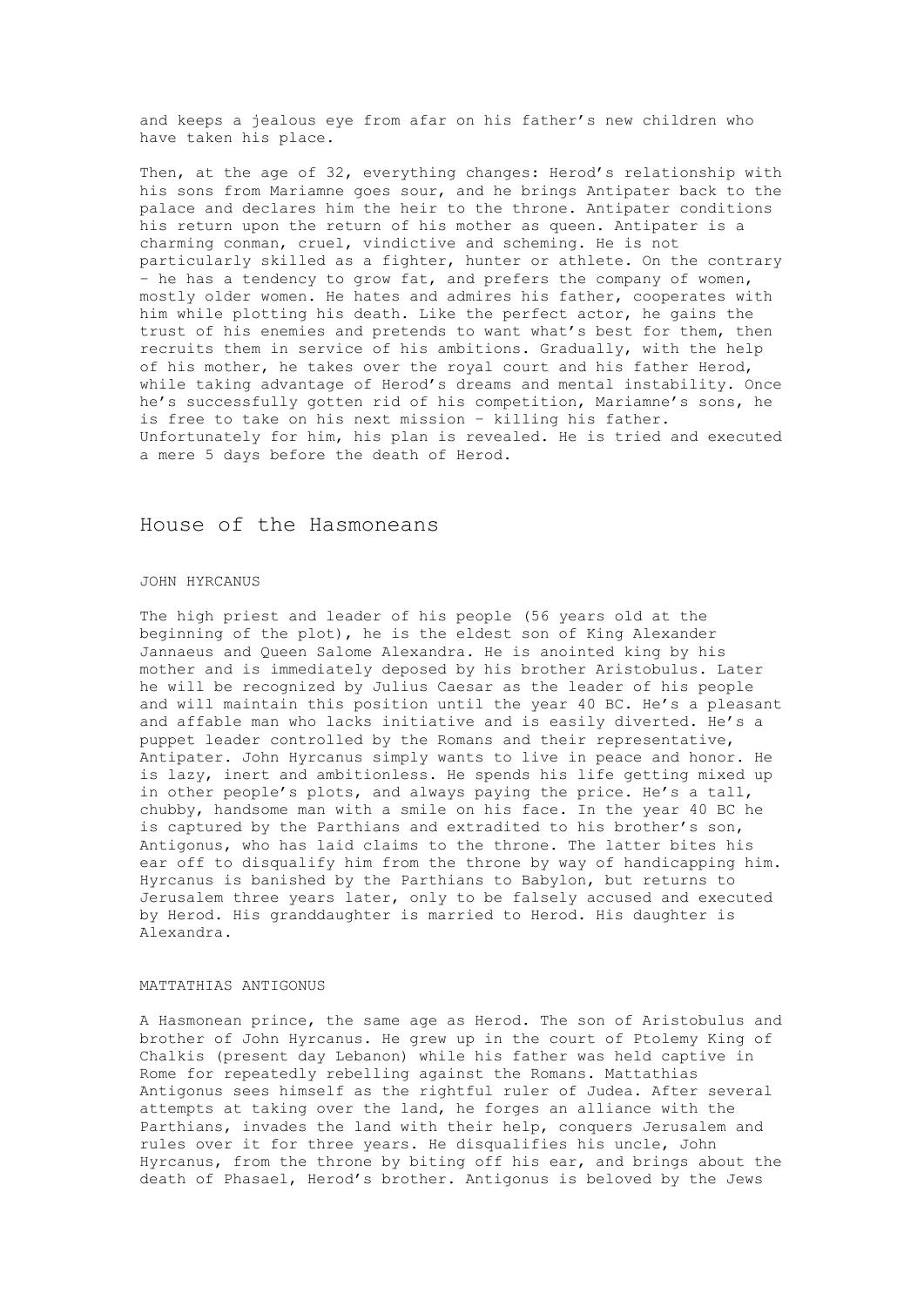and gains their support as heir to the Hasmonean dynasty. When Herod returns to the land of Israel in 39 BC, after being appointed king by the Roman senate, he successfully conquers Jerusalem and takes Antigonus captive (in the year 37 BC). Antigonus's life comes to a humiliating end – Marc Antony decapitates him. Antigonus is brave, stubborn and ambitious, a daring and handsome warrior. His relationship with his mother was compromised due to her being the lover of Gabinius, the Roman military man who fought against his father.

# ALEXANDRA

A Hasmonean princess, daughter of John Hyrcanus, widow of Alexander, son of Aristobulus, the brother and enemy of her father. Alexandra is Herod's mother-in-law; her daughter is his wife Mariamne. She is beautiful, scheming, arrogant, subversive, relentless and power hungry. She is as spoiled as royalty, and condescends to Herod, his family and his heritage. She is a good friend of Cleopatra, Queen of Egypt. She does everything in her power to get rid of Herod, hurt him and bring the Hasmonean house back to power. Her final days are particularly despicable – she renounces her daughter and testifies against her to save her own neck. It does her no good – during her next attempt at taking over the citadels of Jerusalem she is executed by Herod.

### MARIAMNE THE HASMONEAN

Mariamne the Hasmonean is actually Herod's hostage, taken to assure that her grandfather Hyrcanus behaves properly. Herod is engaged to her when she is 12 years old and he is 30, and cannot imagine one day being king. When he meets her again after he returns from Rome she is 16 and the greatest beauty of her generation – more beautiful even than Cleopatra – and Herod falls head over heels in love with her. She is arrogant and does not speak much, but what few words she does say pierce her husband's heart. She is vain and charismatic, a goddess. She drives Herod crazy and pushes him away, she hits his soft spots and despises him for who he is. The king sought out by the world's most powerful men is a slave for her love. When he becomes convinced she cheated on him with another man he puts her on trial and executes her. She has two sons, Alexander and Aristobulus, who will live to be executed by their father as well.

### JONATHAN ARISTOBULUS

Mariamne's 17-year-old younger brother, Alexander's son, John Hyrcanus's grandson. He's tall and handsome. Herod is jealous of him, while Marc Antony pines for him. Cleopatra the Queen of Egypt intercedes on his behalf and Herod is forced to appoint him high priest. When he appears at the temple for Sukkoth dressed in the high priest's garbs, the people cheer him on, hoping that he will become the next Hasmonean king – this incident brings about his swift death. Herod's Gaelic bodyguards drown him in a pool in a palace in Jericho, while supposedly playing a game. His death will haunt Herod and Mariamne's relationship. Like his sister Mariamne and like the other Hasmoneans, Jonathan behaves as if royal blood flowed in his veins. He's been bred with the manners of a prince, is educated, well-spoken and arrogant, and a star athlete. He treats his brother-in-law Herod the way a nobleman would treat a freed slave who turned rich.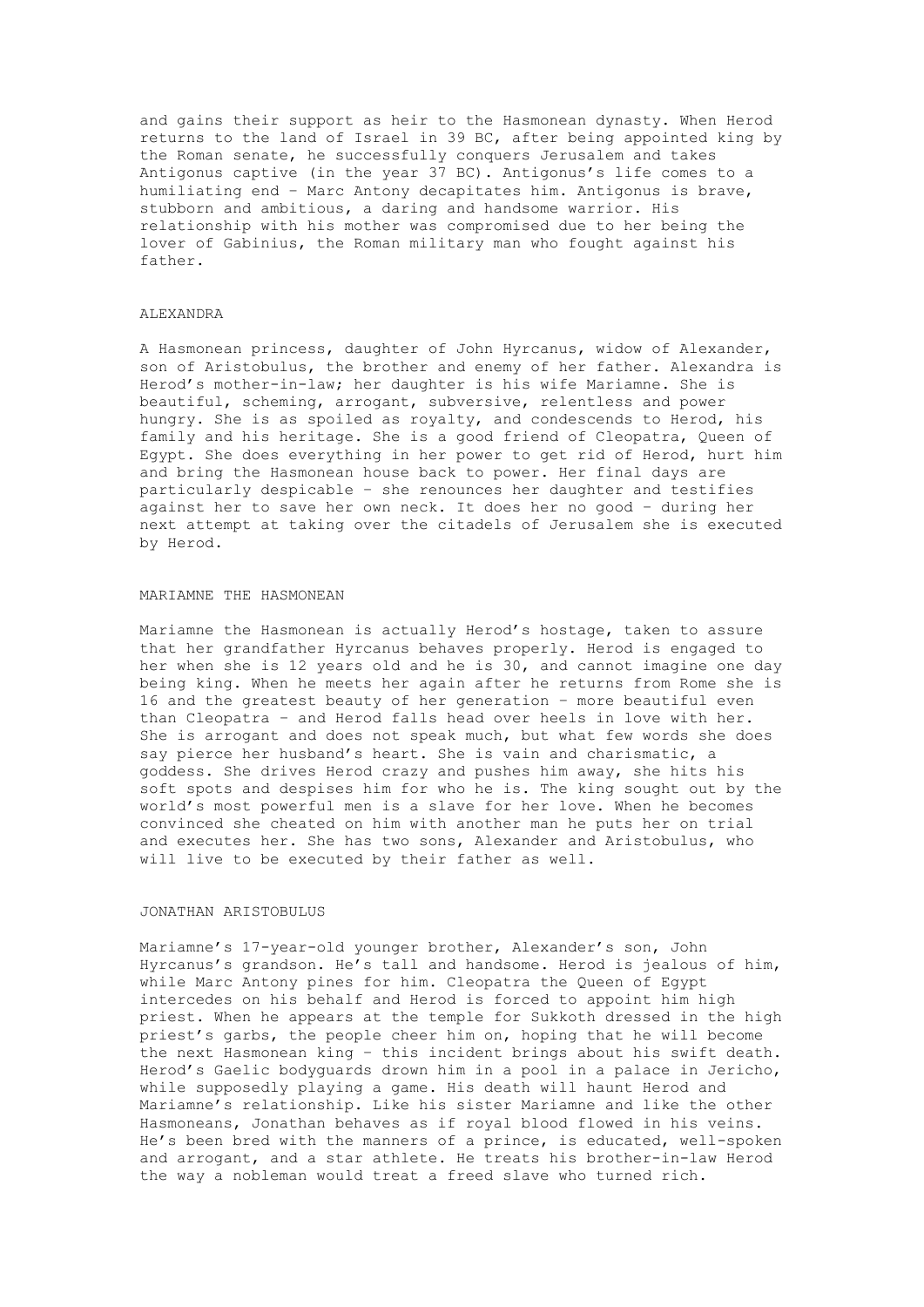#### ALEXANDER

Son of Mariamne the Hasmonean and Herod. When he is 6 years old, his mother is executed by his father for adultery. At the age of 13 he is sent along with his brother to be educated in Rome by Asinius Pollio, one of Rome's greatest minds. At 18 he returns to Jerusalem as the heir to Herod's throne. He is married to princess Glaphyra, daughter of King Archelaus of Cappadocia. Alexander is a perfect, handsome prince – an athlete, a hunter, a horse rider, and an eloquent speaker, befitting of a man educated by the Romans. However, he is arrogant and innocent and easily falls prey to the plots concocted by the women of the court and his older half-brother, Antipater. Alexander is convinced he will soon take the throne from his father, and is stunned to find that Antipater is appointed in his place. He cannot let go of the memory of his mother Mariamne's execution, and bears a terrible grudge for Herod. For 11 years since his return from Rome he finds himself mixed up in plots and accusations, but is able to break free time after time. In the year 7 BC, at the age of 29, he is executed by his father Herod for plotting to assassinate him.

### ARISTOBULUS

Son of Mariamne the Hasmonean and Herod, Alexander's younger brother, a year his junior. He is married to Berenice, who is Salome's daughter and Herod's sister. He is as handsome as his brother, though not as eloquent. His marriage is destroyed by his mother-in-law, Salome, who does all she can to bring about his death, and turns his wife against him. Aristobulus is bookish, and spends many hours with Nicolaus of Damascus near the temple's priests, delving into the Holy Scripture. Herod does not like his ties with the Pharisees, the biblical scholars. Like his brother, he is educated in Rome, and returns to Jerusalem at the age of 17. He is executed along with his brother at the age of 28. He fathered five children.

#### NICOLAUS OF DAMASCUS

A Greek-Syrian author and historian. At the age of 34, he is the tutor for three of the most famous children in the world – the children of Cleopatra and Marc Antony. But then, his employers commit suicide, and the children are sent to Rome. Herod invites Nicolaus to his court and he becomes his friend, teacher, advisor, lawyer, confidant and royal historian. Nicolaus is smart, discrete, modest and sober. He manages to remain sane in Herod's insane court, within the web of plots, knives and poisoned drinks. Several times he rescues Herod from states of political distress, and tries to settle matters between Herod and his sons. He spends 26 years with Herod, and after Herod's death moves to Rome and writes a book about Augustus's life. His brother Ptolemy is Herod's money man.

# HILLEL THE ELDER

The president of the Sanhedrin (the Jewish council). A Jewish scholar, born to a rich family from Babylon, who came to Israel to study the Torah and worked as a woodcutter to fund his studies. He is well-versed in Roman and Greek wisdom, and develops a system for interpreting Jewish law. At a time when the king represents the Roman interests, and the high priest is no longer a religious authority, Hillel establishes the stature of the Sanhedrin and the Pharisees,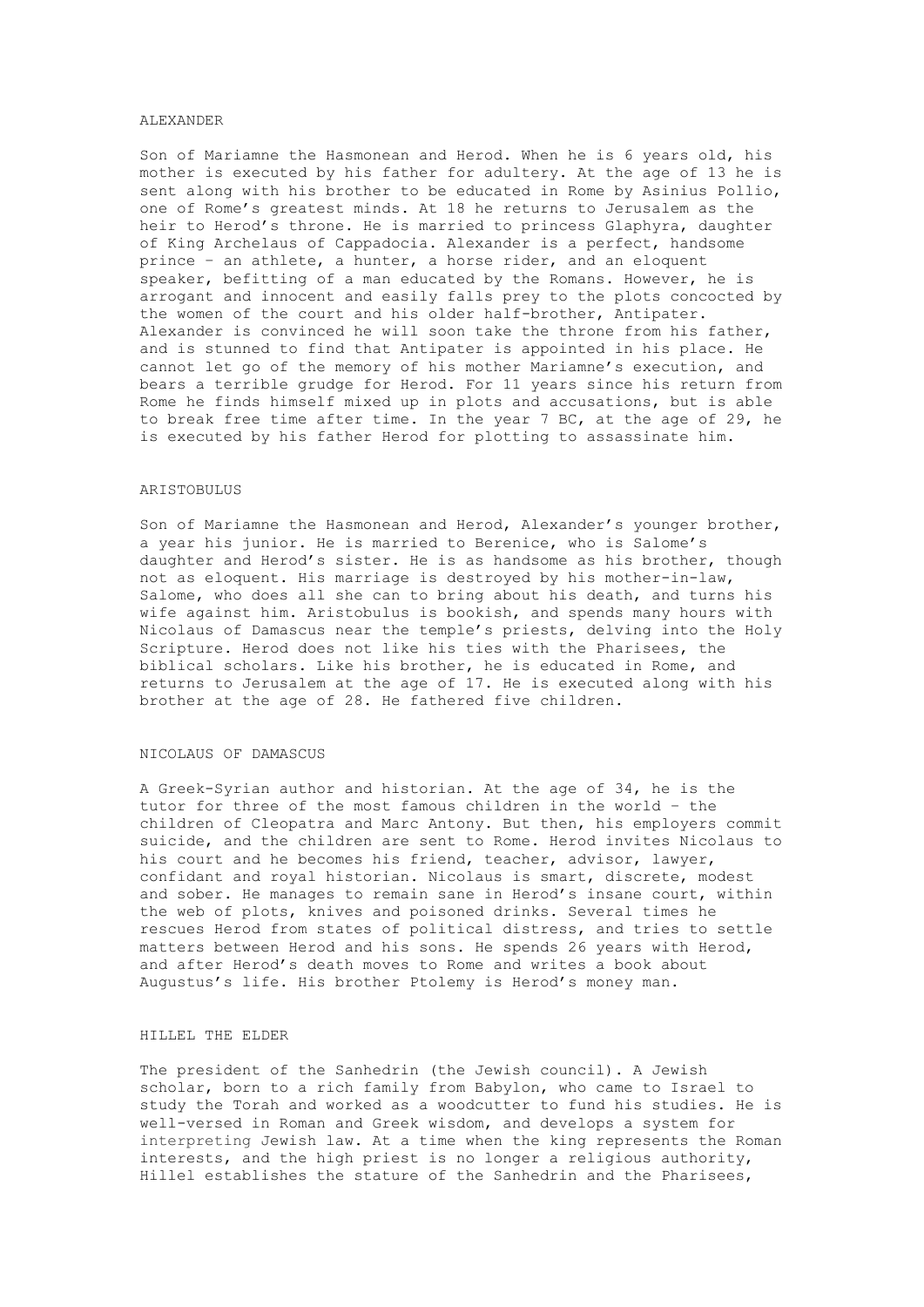and is as respected among the people as Moses. Hillel cancels the tax on entering the rabbinical study halls and makes studying accessible to all. He coined the phrase "That which is hateful to you, do not do to your fellow" as the basis principle of Judaism. His humanistic approach, which expresses itself in "Love Thy Neighbor", paves the way for Jesus of Nazareth and his teachings. He is a modest, humorous man with nerves of steel and cold logic. He fathered a dynasty of heads of the Sanhedrin for four hundred years after his death. Hillel has an ambivalent relationship with Herod – he avoids meddling in affairs of the state in order to steer clear of trouble with Herod and his secret police, he assists in Herod's foreign relations with exiled Jews, and he prays for Herod's death every single day.

### SHAMMAI THE ELDER

Chief of the Court, friend, partner and opponent of Hillel the Elder. A smart, meticulous and sharp man, Shammai was a fanatic nationalist who advocated for separatism. He made a living as an expert in construction. Unlike the pragmatic Hillel, who cherished peace and peaceful ways, Shammai cherishes the truth, even if happens to be unpleasant. Unlike Hillel, who believes each man should be judged on his individual merits, Shammai believes in one law for all. Shammai is the man who is able to sway the opinion of the members of the Sanhedrin who are terrified of young Herod and his soldiers – and nearly brings about a death sentence on Herod. His uncompromising approach is surprisingly respected by Herod. Several days before Herod's death, Shammai's students smash the Caesarian Gold Eagle in the temple, and are torched to death by Herod.

#### MENAHEM THE ESSENE

Menahem the Essene is the leader of the Essene cult in Jerusalem, and its hidden messiah. He leads a double life. He is a key figure in the royal court and an advisor to the king, and at the same time he lays the groundwork for the rebellion against the Roman rule that will erupt after Herod's death. He is believed to have prophetic abilities and the ability to see futures – he prophesized to Herod that he would rule Judea, and told him the number of years he would rule. He has ties to zealots in the Galilee and their leader, Judas of Galilee, whose father was killed by Herod. He has a mystical influence over the women in Herod's court and the influential Bagoas, the head of the eunuchs. He tells them their fortunes and causes riots that eat away at the king's house. Shortly before Herod's death, Menahem the Essene prophesizes the coming revelation of the messiah born in Bethlehem. He is convinced that the messiah is himself – a mistake that ends his life.

## MALCHUS

(About 50 at the beginning of the plot). The great enemy of Antipater and his sons, Phasael and Herod. Malchus is a rich Jewish man who owns estates which supply livestock to the temple. He is part of the closest circle of advisors to John Hyrcanus, the high priest. He has a small and powerful army at his disposal, which he uses to suit his needs. Malchus opposes the Edomite takeover of Antipater and his sons on the kingdom of Judea, and turns John Hyrcanus against them. According to him, the utter surrender to Roman decree is a mistake, and that they must work to find other allies.